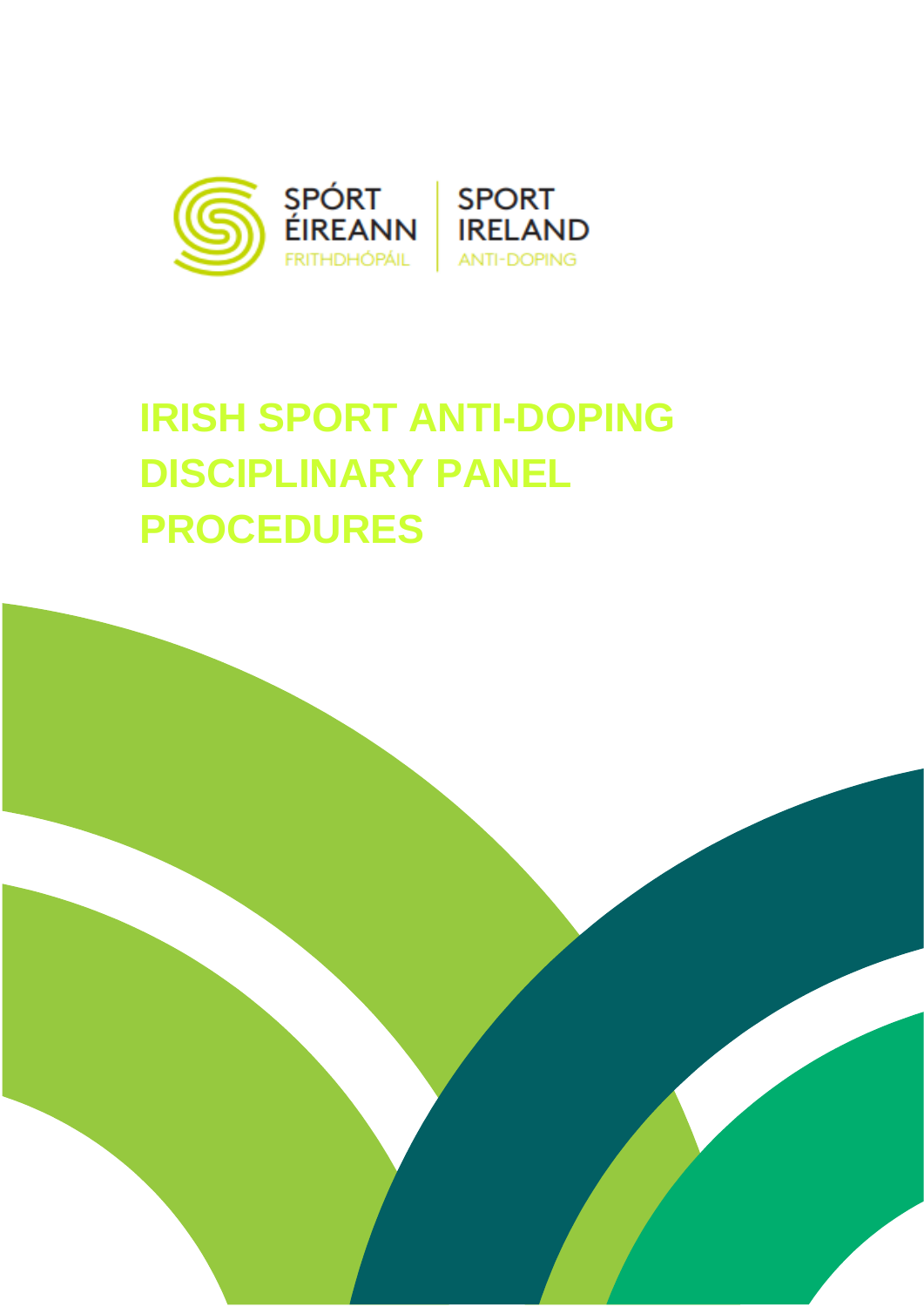# **IRISH SPORT ANTI-DOPING DISCIPLINARY PANEL PROCEDURES**

#### **1. Interpretation**

- 1.1. These Disciplinary Procedures are the *Irish Sport Anti-Doping Disciplinary Panel Procedures* made under section 42(2) of the *Act*.
- 1.2. References to "a Party" or "the Parties" shall be construed as *Persons* who are parties to the case in accordance with the Rules. Any function or step to be carried out by a Party may be carried out by the Party's legal representatives.
- 1.3. An "ADRV" shall mean an anti-doping rule violation.
- 1.4. "Registrar" shall mean the person appointed by *Sport Ireland* to assist the *Irish Sport Anti-Doing Disciplinary Panel*.
- 1.5. Unless otherwise indicated, references to an Article are to an Article of the *Rules*.
- 1.6. Italicised terms with an initial capital letter are as defined in the *Rules*.
- 1.7. Unless otherwise indicated, references to a rule are to a rule of the Disciplinary Procedures*.*
- 1.8 In the case of any conflict between an Article and a rule in these Disciplinary Procedures, the Article shall prevail.

# **2. Jurisdiction**

- 2.1. The *Irish Sport Anti-Doping Disciplinary Panel* has the power to hear and determine all issues arising from any matter which is referred to it pursuant to the *Rules*. In particular, the *Irish Sport Anti-Doping Disciplinary Panel* has the power to hear and determine:
	- 2.1.1. a case referred to it under the *Rules* by *Sport Ireland* as to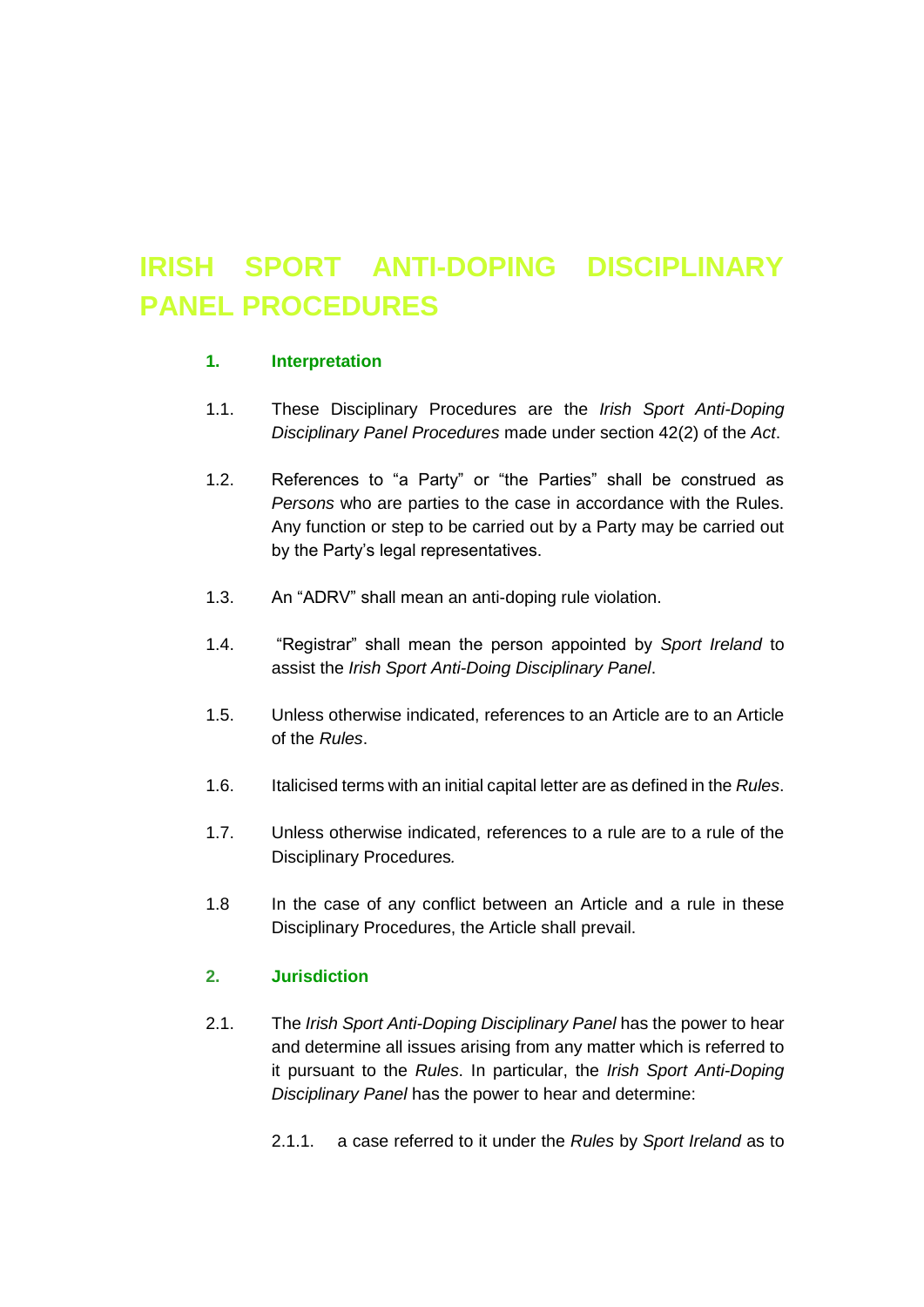whether an ADRV has been committed and/or the *Consequences* to be imposed pursuant to the Rules; and

- 2.1.2. a *Provisional Hearing* brought by an *Athlete* or other *Person*  offered the opportunity for same under Article 7.5.3, such *Provisional Hearing* to be heard by the Chair of the *Irish Sport Anti-Doping Disciplinary Panel* or a Vice-Chair appointed by the Chair for that purpose.
- 2.2. As provided therein, the *Rules* constitute an agreement to arbitrate and proceedings under the *Rules* shall constitute arbitration proceedings with a seat or legal place in Ireland to which the Arbitration Act 2010, as may be amended from time to time, shall apply.
- 2.3. Where the *Rules* confer jurisdiction over a matter on the *Irish Sport Anti-Doping Disciplinary Panel*, the *Persons* who are parties to the matter in accordance with the *Rules* shall be taken to have agreed that such matter shall be heard and resolved in accordance with the *Rules* as amended from time to time.
- 2.4. The *Rules* including these Disciplinary Procedures may be amended from time to time, by *Sport Ireland*, in order to reflect any changes made to the *Code* or *International Standards* and otherwise as required to ensure they remain fit for purpose. Any amendments shall be published by *Sport Ireland,* which shall confirm the date upon which such amendments shall come into effect, as well as any transitional arrangements.

# **3. Composition**

- 3.1. *Sport* Ireland shall appoint the members of the *Irish Sport Anti-Doping Disciplinary* Panel, which shall comprise the following:
	- 3.1.1. A Chair and six Vice-Chairs, each of whom is a appointed for their legal expertise;
	- 3.1.2. Six members, each of whom is appointed for their medical or scientific expertise; and
	- 3.1.3. Six members, each of whom is appointed for their sports experience.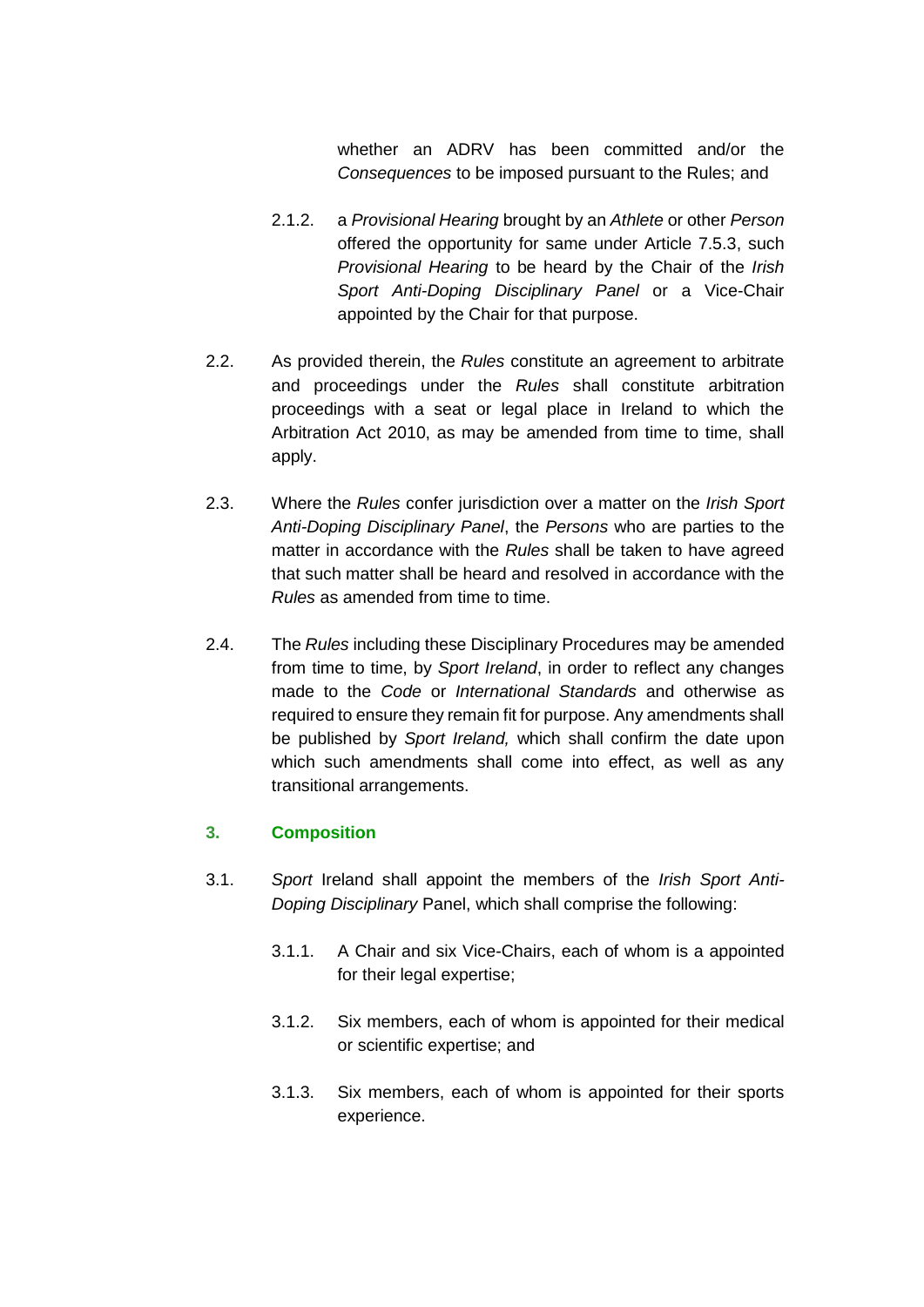3.2. *Sport Ireland* shall ensure that the members appointed to the *Irish Sport Anti-Doping Disciplinary Panel* are *Operationally Independent*.

# **4. Disciplinary Proceedings**

- 4.1. When it is alleged that an *Athlete* or other *Person* has committed an ADRV, save as provided in Articles 8.4.1 and 8.4.2 (including where an *Athlete* or other *Person* benefits from a *Results Management* agreement under the conditions set out in Article 10.7 of the *Rules*), *Sport Ireland* shall refer the matter to the *Irish Sport Anti-Doping Disciplinary Panel* for adjudication as to whether the *Athlete* or other *Person* has committed an ADRV and if so what *Consequences*  should be imposed.
- 4.2. The Chair of the *Irish Sport Anti-Doping Disciplinary Panel* or in his/her absence, a Vice-Chair, shall appoint three members from the panel to hear and determine each case, save as regards a *Provisional Hearing* which shall be heard by the Chair or a Vice-Chair appointed by the Chair. Each such *Hearing Panel* shall comprise the Chair or a Vice-Chair as chair of the *Hearing Panel*, one person appointed for their medical or scientific expertise and one person appointed for the sports experience.
- 4.3. The appointment of the *Hearing Panel* shall respect the requirements as indicated in the definition of *Operational Independence*, as well as the requirements indicated in the *Code* and in the *International Standard* for *Results Management*.
- 4.4. The appointed members and the Registrar shall have had no involvement in the investigation of, or decision to proceed with, the case. Each member, upon appointment to a *Hearing Panel*, shall disclose to the Chair any circumstances likely to affect his or her independence or impartiality with respect to any of the Parties to the case.
- 4.5. Upon appointment to a *Hearing Panel*, each hearing panel member shall sign a declaration that there are no facts or circumstances known to him/her which might call into question their impartiality in the eyes of any of the Parties, other than any circumstances disclosed in the declaration. If such facts or circumstances arise at a later stage of the hearing process, the relevant *Hearing Panel*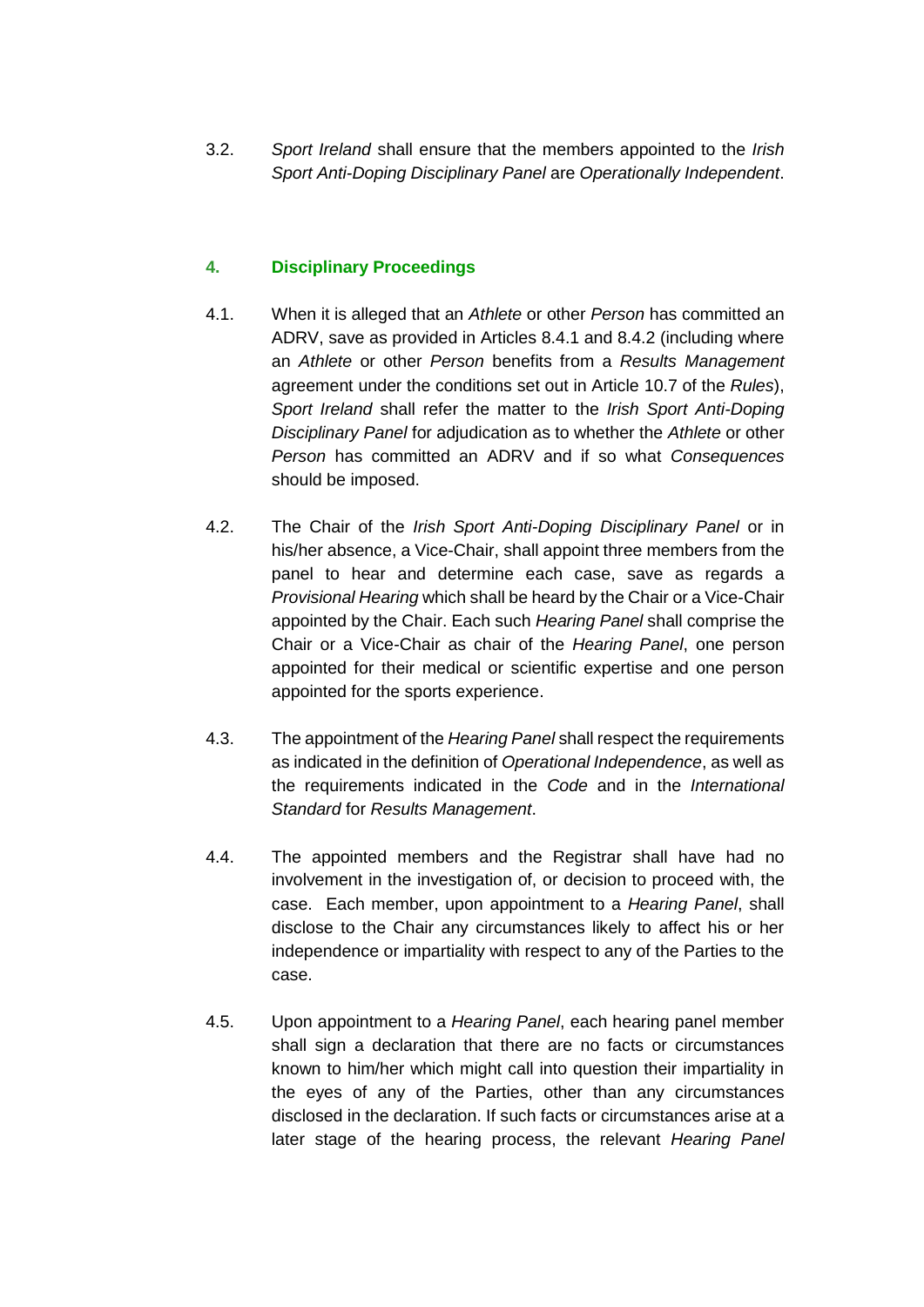member shall promptly disclose them to the Parties.

- 4.6. The Registrar shall advise the Parties of the identity of the members of the *Hearing Panel* appointed to hear and determine the case and provide them with a copy of the declarations. The Parties shall also be informed of their right to challenge the appointment of any *Hearing Panel* member if there are grounds for potential conflicts of interest. Any Party seeking to challenge such appointment(s) must communicate their objection to the Chair via the Registrar within seven days from the ground for the challenge having become known. The Chair shall rule on the legitimacy of any such objection and his or her decision shall be final. If the challenge is to the Chair, the challenge shall be decided upon by the Vice-Chair who has been longest on the *Irish Sport Anti-Doping Disciplinary Panel* who has no conflict of interest.
- 4.7. *Sport Ireland* shall ensure that *Hearing Panels* are in a position to conduct the hearing and decision-making process without interference from *Sport Ireland* or any third party.
- 4.8. If a member, appointed by the Chair to hear a case, is unwilling or unable, for whatever reason, to hear the case, the Chair shall revoke that member's appointment and shall appoint another member to the *Hearing Panel*.
- 4.9. Subject to the *Rules* including these Disciplinary Procedures*,* the *Hearing Panel* shall have the power to regulate its procedures.
- 4.10. Where a Party requires to contact the Chair of a *Hearing Panel*, such contact shall be made via the Registrar, copying all other Parties.

# *5.* **Powers and Procedures**

- 5.1. The *Irish Sport Anti-Doping Disciplinary Panel* has the power to hear and determine all issues arising from any matter which is referred to it pursuant to the *Rules.* In particular, the *Irish Sport Anti-Doping Disciplinary Panel* has the power to hear and determine a case arising under the *Rules* and to determine whether an ADRV has been committed and/or the *Consequences* to be imposed pursuant to the *Rules* for an ADRV found to have been committed.
- 5.2. The *Irish Sport Anti-Doping Disciplinary Panel* (including its *Hearing Panel*s) has all powers necessary for, and incidental to, the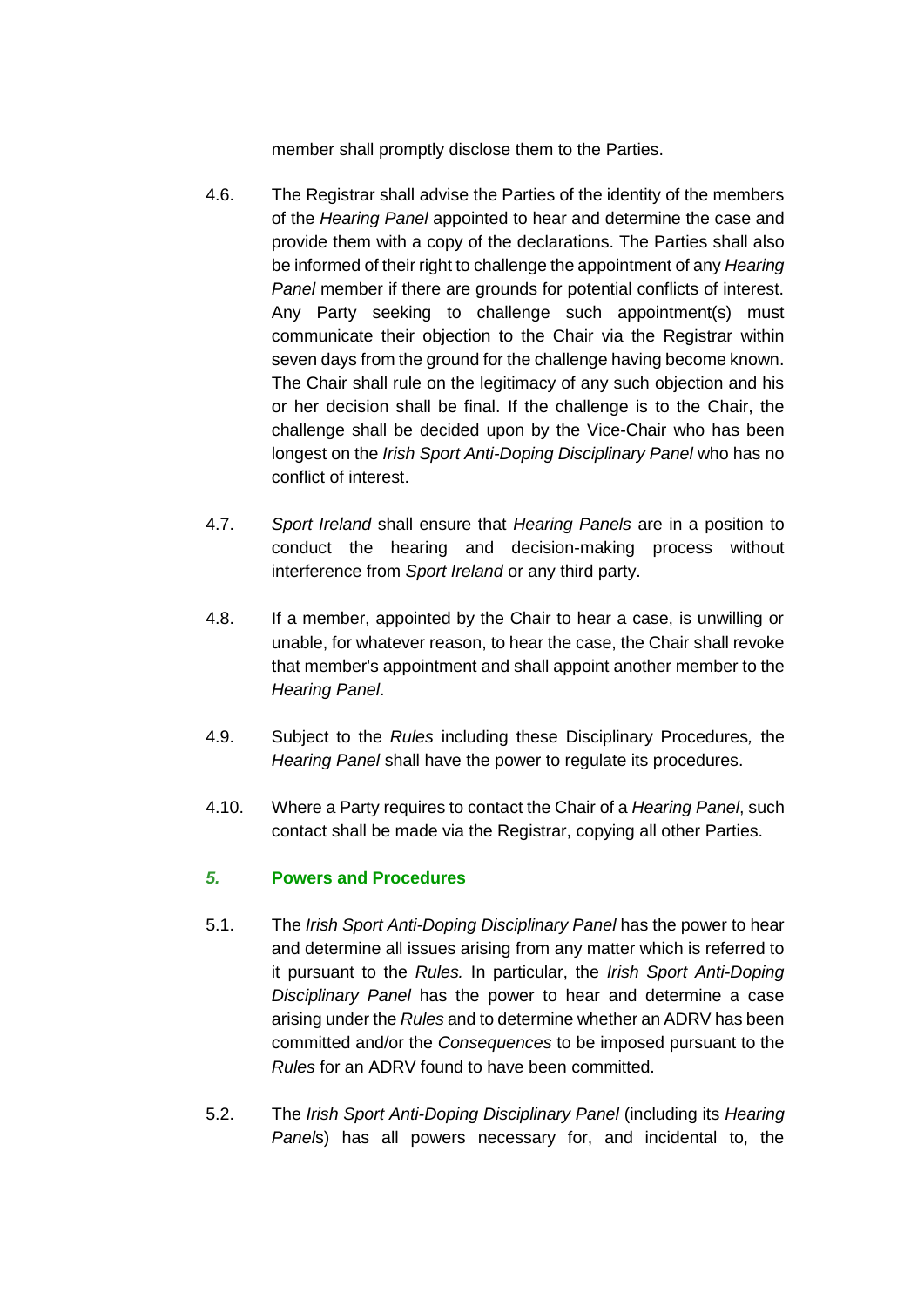discharge of its responsibilities under the *Rules* including (without limitation) the power, whether on the application of a Party or of its own motion:

- 5.2.1. to appoint an expert to assist or advise the *Hearing Panel* on a specific issue or issues, such expert to be and remain impartial and independent of the parties;
- 5.2.2. to expedite or to adjourn, postpone or suspend its proceedings, upon such terms as it shall determine, where fairness so requires;
- 5.2.3. to extend or abbreviate any time-limit provided by the *Rules*, by the *Disciplinary Procedures*, or by the *Hearing Panel's* own orders;
- 5.2.4. to conduct such enquiries as appear necessary or expedient in order to ascertain the facts;
- 5.2.5. to direct one or more Parties to supply it and/or the other Party or Parties with further particulars of the case of that Party, including details of all witnesses that Party intends to call at any hearing together with details of the evidence to be given by those witnesses and that Party shall comply with that direction;
- 5.2.6. to require one or more of the Parties to produce relevant documents and/or other relevant materials in the possession or control of that Party, provided that, save for good cause shown, no documents and/or other materials shall be ordered to be disclosed in relation to the laboratory analysis resulting in an *Adverse Analytical Finding* beyond the documents that the *International Standard* for Laboratories requires to be in the laboratory documentation package and that Party shall comply with that requirement;
- 5.2.7. to consider matters arising under section 10 of the Arbitration Act 2010, as may be amended from time to time;
- 5.2.8. to order that preliminary questions be heard and determined in advance of other issues in the case;
- 5.2.9. subject to the consent of the Parties, to consolidate the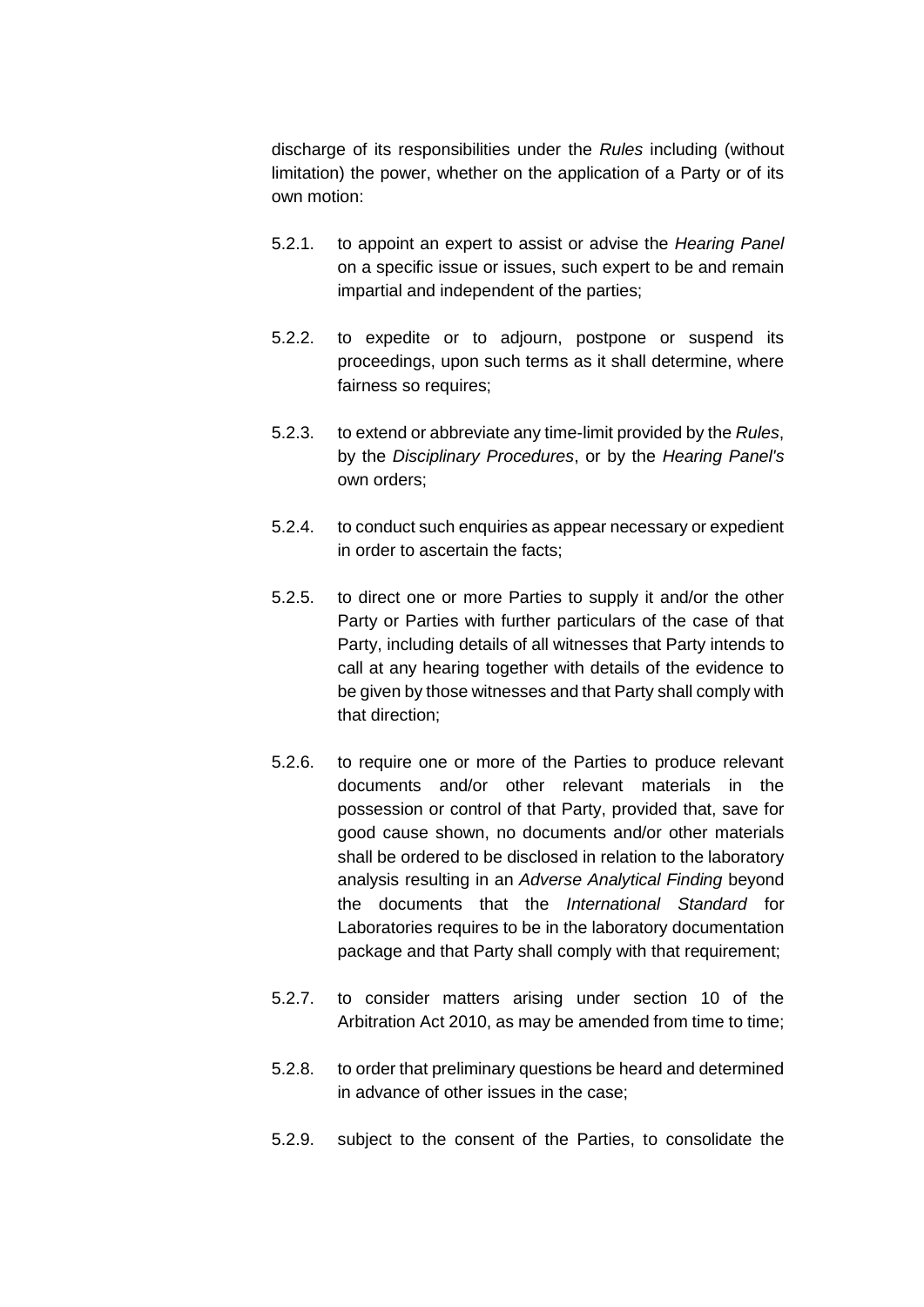proceedings with other substantially similar or related proceedings and/or order that concurrent hearings be held in relation to such proceedings;

5.2.10. to rule on its own jurisdiction.

#### **6. Registrar**

- 6.1. *Sport Ireland* shall appoint a Registrar who, in addition to assisting the *Irish Sport Anti-Doping Disciplinary Panel* administratively, for the purposes of his or her functions in this rule 6 shall have the powers and functions referred to in the Disciplinary Procedures.
- 6.2. As soon as practicable after a case is referred to the *Irish Sport Anti-Doping Disciplinary Panel*, the Registrar shall issue directions to the Parties in relation to the procedure and time-table to be followed. Where the Registrar deems appropriate, he or she shall hold a directions hearing prior to issuing such directions. The directions hearing may be held in person or by telephone or video conference call. The non-attendance of any Party or their representative at the directions hearing, after proper notice of the directions hearing has been provided, shall not prevent the Registrar from proceeding with the meeting in such Party's absence, whether or not written submissions are made by or on behalf of that Party. The directions issued by the Registrar may:
	- 6.2.1. fix the date, time and venue of the hearing;
	- 6.2.2. establish a schedule for the exchange of written submissions and evidence, including witness statements and/or expert reports, in advance of the hearing, including confirmation by *Sport Ireland* or the *National Governing Body* of the details of the case to answer, confirmation by the *Athlete* or other *Person* of the details of his or her defence and/or mitigation, and provision for *Sport Ireland* or the *National Governing Body* to reply to the *Athlete*'s or other *Person*'s defence and/or mitigation.
- 6.3. The Registrar shall hold call overs at regular intervals to case manage matters referred to *Irish Sport Anti-Doping Disciplinary Panel* pursuant to the *Rules*:
	- 6.3.1. All *Athletes*, other *Persons* or their legal representatives will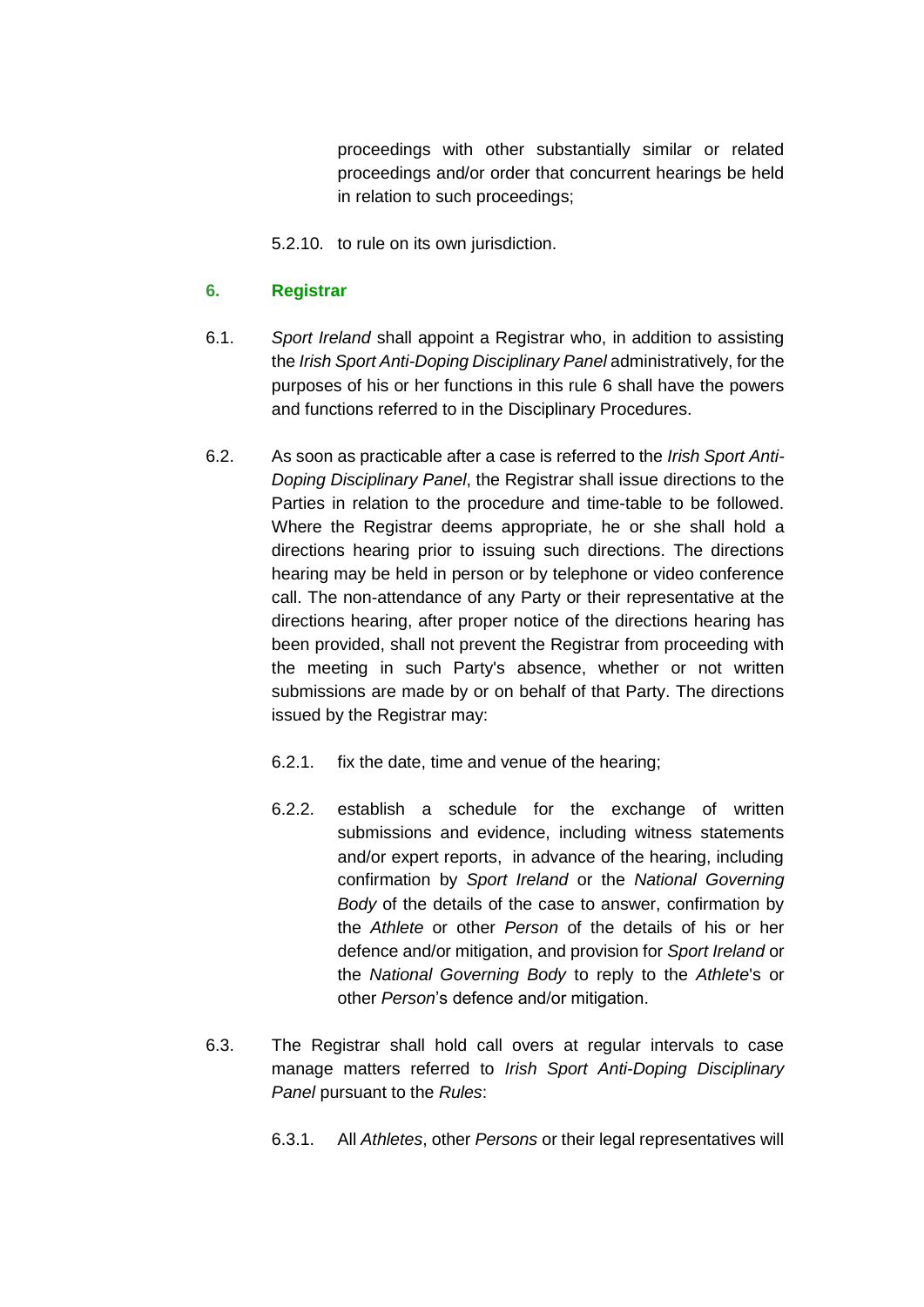be invited to attend such call overs for the portion of the call over that relates to their ongoing matter before the *Irish Sport Anti-Doping Disciplinary Panel*. Such call overs may be conducted in person or remotely via telephone, video conference call (or other appropriate technology or online communication tools) or by circulation of papers at the discretion of the Registrar.

- 6.3.2. A letter of invitation to the call over, usually issued by the Registrar, will inform the *Athlete*, other *Person* or his/her legal representatives and Sport Ireland's solicitors of the date and time of the call over.
- 6.3.3. The Parties shall set out in writing in advance of the call over any applications they wish to make. Such written applications should be furnished to the Registrar copying the other Party pursuant to the time line set out in the letter of invitation to the call over.
- 6.3.4. If an application for an adjournment is to be made at a call over, it should be brought to the attention of the Registrar and the other Parties at the earliest opportunity. The Registrar will hear submissions from any of the Parties who wish to make submissions in relation to such applications. Without prejudice to any decision by the Registrar, the Parties should endeavour to identify alternative suitable hearing dates in advance of any such application.
- 6.3.5. On conclusion of a call over, the Registrar will write to the Parties setting out his/her decision and or directions.
- 6.4. A failure by any Party or their representative to attend a call over after notification shall not prevent the Registrar from proceeding with the application in their absence, whether or not written submissions have been made by or on behalf of that Party.
- 6.5. Call overs are envisaged as being held at regular interval as a means to deal with procedural issues with a view to facilitating effective and efficient case management of cases referred to the *Irish Sport Anti-Doping Disciplinary Panel*. However, nothing shall prevent the parties writing to the Registrar and seeking directions / making applications and the Registrar hearing or dealing with such applications (whether in writing or otherwise), other than at the call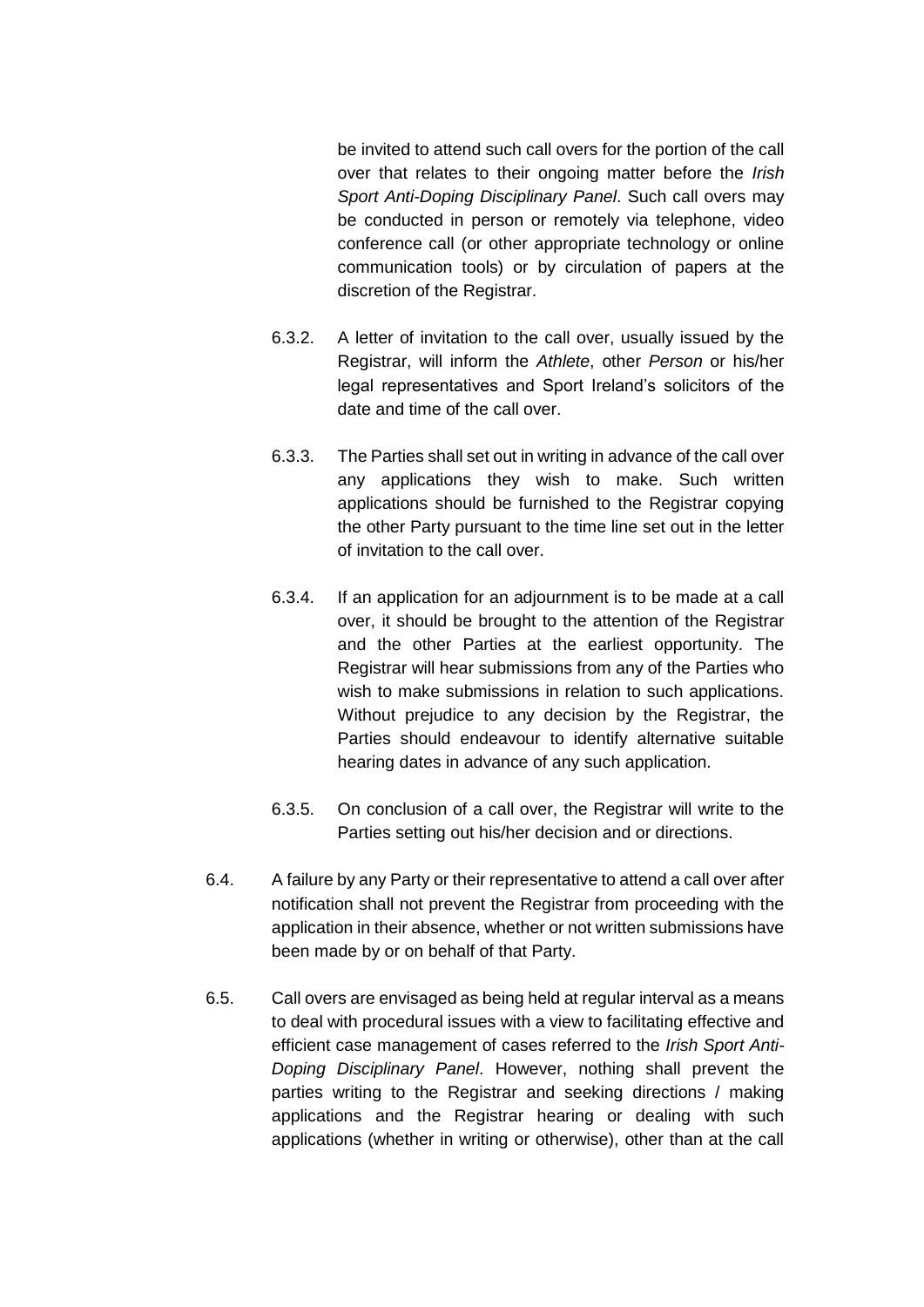over.

- 6.6. The Registrar shall be entitled to consult with the Chair if he or she thinks it necessary or desirable to do so before issuing any directions.
- 6.7. Any power or function of the Registrar as referred to in the Disciplinary Procedures may be carried out by the Chair of the *Hearing Panel* and such Chair shall, in his or her discretion, be entitled to revoke or amend any directions which may have been issued by the Registrar at any time if the chair considers that it is appropriate in the interests of efficiency, fairness and/or natural justice to do so.
- 6.8. The Registrar may assist the *Hearing Panel* or the *Appeal Panel* in the drafting of its decisions, but has no role in the making of the decisions.

# **7. Appeals from a preliminary or procedural rulings**

7.1. A preliminary or procedural ruling by a *Hearing Panel* or the Registrar shall not be subject to appeal unless such ruling amounts to a final resolution of the case or such ruling is subsequently incorporated into a final decision in which case the ruling may be appealed in accordance with the *Rules*.

# **8. Hearings**

- 8.1. *Sport Ireland* shall provide adequate resources to ensure that *Hearing Panels* are able to fulfil their tasks efficiently and independently and otherwise in accordance with Article 8 of the *International Standard* for *Results Management*.
- 8.2. Each Party shall have the right to be legally represented at a hearing at their own expense, and to present evidence, make submissions, call witnesses and cross-examine the witnesses of the other Parties.
- 8.3. A Party intending to rely upon the evidence of a witness or expert shall serve a statement or report setting out the proposed evidence of such witness or expert at a date in advance of the hearing that is specified under these Disciplinary Procedures, unless the Chair expressly dispenses with the requirement for a written report.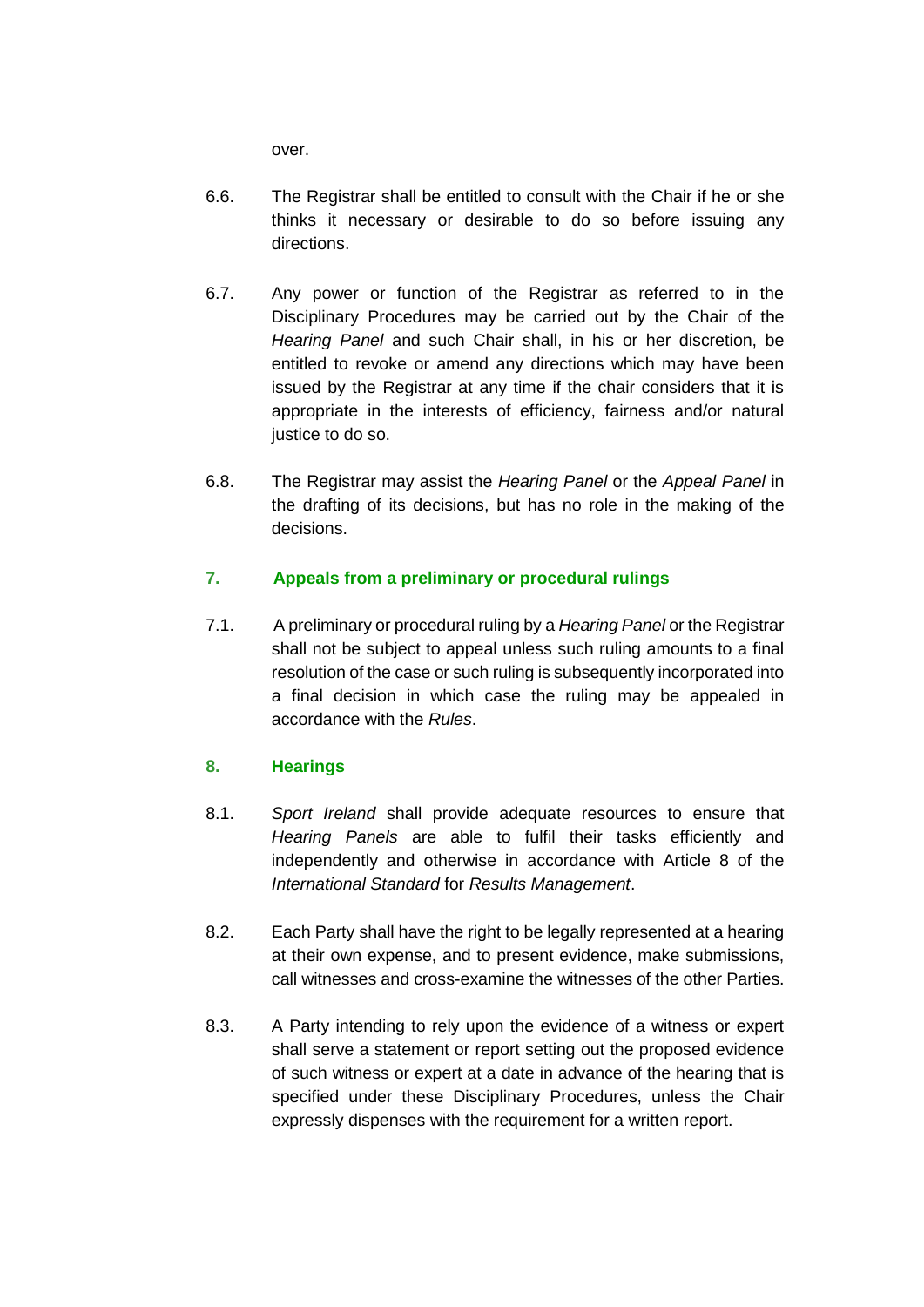- 8.4. The *Hearing Panel* shall have the power to allow, refuse or limit the evidence or appearance at the hearing of any witness or expert.
- 8.5. The *Hearing Panel* as the case may be shall have discretion as to whether to receive evidence from witnesses in person, by telephone, by video conference or in writing and shall have the right to question such witnesses and to control the questioning of witnesses by a Party.
- 8.6. The *Hearing Panel* shall have the power to decide on the admissibility, relevance and weight of any evidence (including the testimony of any fact or expert witness) and shall not be bound by any legal rules in relation to such matters. Facts related to ADRVs may be established by any reliable means, including admissions.
- 8.7. Any failure by any Party to the proceedings to comply with any requirement or direction of the Registrar, Chair or *Hearing Panel* including those requirements or directions to be complied with within a truncated time schedule, shall not prevent the *Hearing Panel* from proceeding and such failure may be taken into consideration by the *Hearing Panel* when making its decision.
- 8.8. A failure by any Party or their representative to attend a hearing after notification shall not prevent the *Hearing Panel* from proceeding with the hearing in their absence, whether or not written submissions have been made by or on behalf of that Party.
- 8.9. A *Hearing* Panel shall offer an *Athlete* or other *Person* a right to request a public hearing. *Sport Ireland* may also request a public hearing provided that the *Athlete* or other *Person* has provided his or her written consent in this regard. Such a request may be denied by a *Hearing Panel* in the interests of morals, public order, national security, where the interests of *Minors* or the protection of the private life of a Party so requires, where publicity would prejudice the interests of justice or where the proceedings are exclusively related to question of law.
- 8.10. Save as provided in rule 8.9, all hearings shall be conducted on a private and confidential basis, attended only by the Parties and their representatives, the *Hearing Panel* members, Registrar and a stenographer, the *National Governing Body* of the *Athlete* or other *Person* alleged to have committed an ADRV if not a Party, and any *Person* permitted to observe under the *Code* or the *Rules*.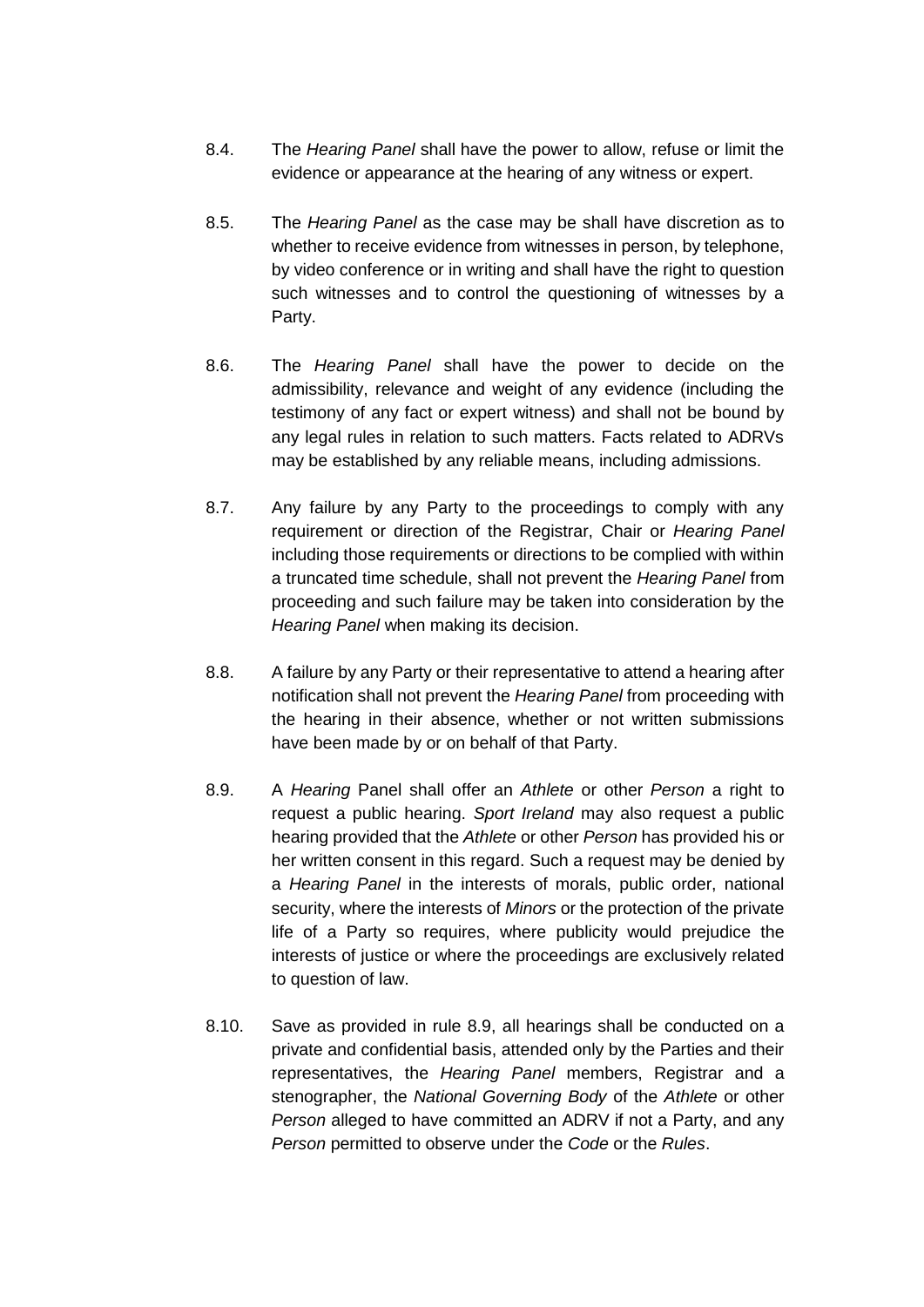8.11. Hearings shall be conducted in English. An *Athlete* or other *Person* alleged to have committed an ADRV shall be entitled to have an interpreter provided by *Sport Ireland* at the hearing, if deemed necessary by the *Hearing Panel*. Any Party wishing to rely upon documents written in a language other than English shall produce official English translations of such documents at their own cost.

#### **9. Timelines and Decisions**

- 9.1. An *Athlete* or other *Person* who is *Provisionally Suspended* and who has not been given the opportunity for a *Provisional Hearing*  pursuant to Article 7.5.3 of the *Rules*, has the right to an expedited hearing which should take place as soon as possible and in any event no later than thirty calendar days from the date the matter is referred to the *Irish Sport Anti-Doping Disciplinary Panel*, save where impractical or fairness requires or the Parties otherwise agree.
- 9.2. Subject to rule 91, the hearing should take place no later than ninety calendar days from the date the matter is referred to the *Irish Sport Anti-Doping Disciplinary Panel*, save where impractical or fairness requires or the Parties otherwise agree.
- 9.3. Save with the permission of the Chair of the *Irish Sport Anti-Doping Disciplinary Panel* (which permission shall be notified to the Parties in writing), the *Hearing Panel* shall announce its decision to the Parties in writing, dated and signed by at least the *Hearing Panel* Chair within twenty working days of the end of the hearing of the case. The written decision of the *Hearing Panel* shall address and determine the following issues:
	- 9.3.1. The jurisdictional basis and applicable rules;
	- 9.3.2. A detailed factual background<sup>13</sup>;
	- 9.3.3. The ADRV(s) committed<sup>14</sup>:

<u>.</u>

<sup>13</sup> For example, where the ADRV is based on an *Adverse Analytical Finding*, the decision shall set out inter alia the date and place of the *Doping Control* session, the type of *Sample* collection (blood or urine), whether the control was *Out-of-Competition* or *In-Competition*, the *Prohibited Substance* detected, the *WADA*-accredited laboratory that performed the analysis, if the "B" *Sample* analysis was requested and/or performed as well as the results of the analysis. For any other violation, a full and detailed description of the facts shall be made.

<sup>14</sup> Where the violation is based on an *Adverse Analytical Finding*, the decision shall inter alia set out that there was no departure from the *International Standards*, or that the alleged departure(s) did or did not cause the *Adverse Analytical Finding* and demonstrate that the violation of Article 2 is made out (see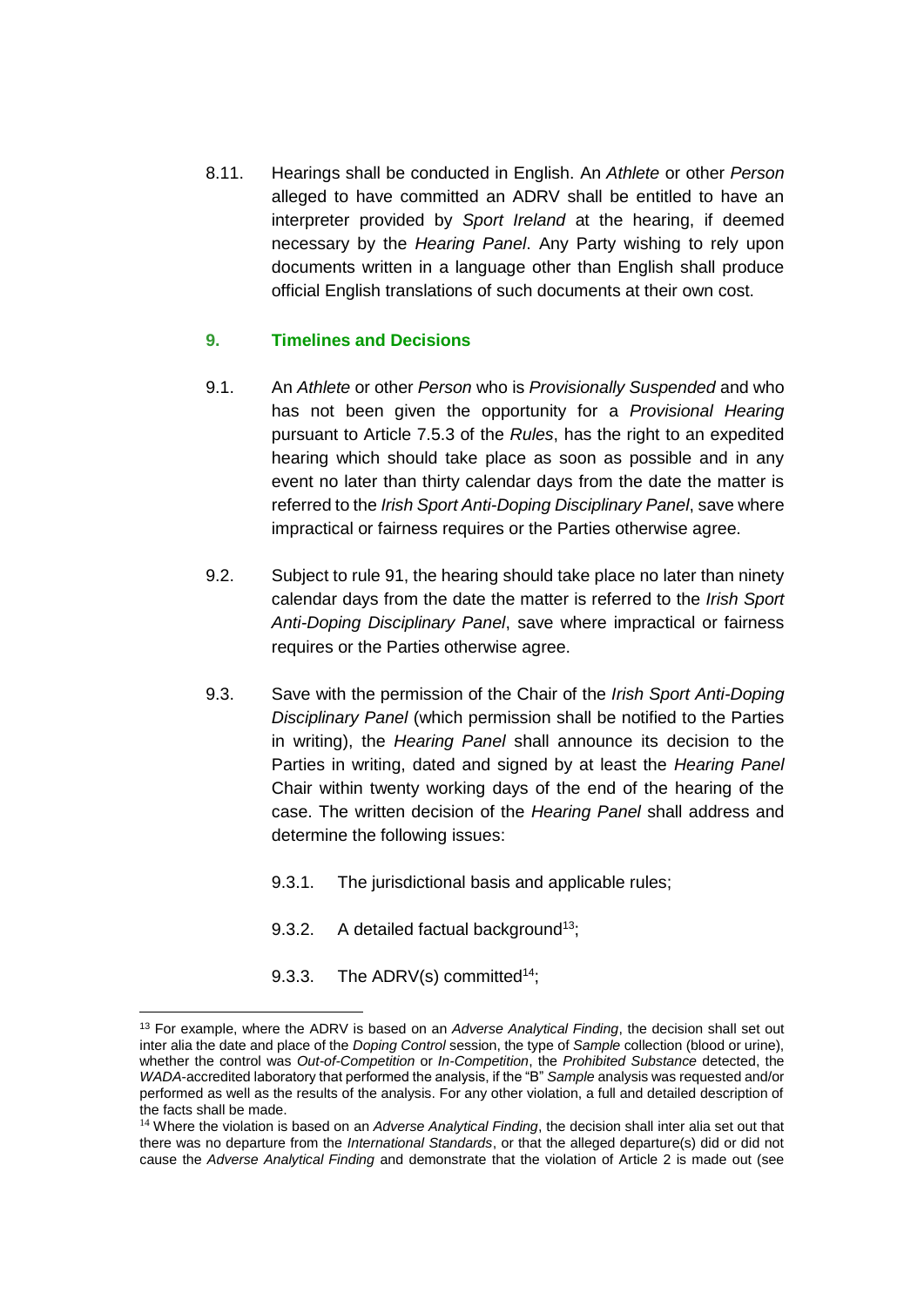- 9.3.4. The applicable Consequences<sup>15</sup>; and
- 9.3.5. Appeal routes and the deadline to appeal for the *Athlete* or other *Person*.
- 9.4. The *Irish Sport Anti-Doping Disciplinary Panel* shall not have the power to award costs save:
	- 9.4.1. in accordance with Article 10.12 of the *Rules*, if the principle of proportionality is satisfied, the *Irish Sports Anti-Doping Disciplinary Panel* has discretion to make an award of costs in respect of the hearing or hearings against the *Athlete* or other *Person*;
	- 9.4.2. in accordance with Article 8.3.4.2 of the *Rules*, where the *Irish Sport Anti-Doping Disciplinary Panel*, having found that there has been no ADRV by the *Athlete* or other *Person* concerned, and it considers it appropriate in the particular circumstances of the case to award some or all of his or her costs to the *Athlete* or other *Person*, having considered all the circumstances of the case.
- 9.5. The Registrar to the *Irish Sport Anti-Doping Disciplinary Panel* shall send copies of the decision to the Parties and to any other *Anti-Doping Organisation* that has a right of appeal against the decision.
- 9.6. Proceedings under the *Rules* are confidential and no arbitrator, Party, observer or witness may disclose any facts or other information relating to the proceedings, save as provided in the *Rules*.

1

Article 2.1.2). For any other violation, the hearing panel shall assess the evidence presented and explain why it considers that the evidence presented by *Sport Ireland* meets or does not meet the required standard of proof. In case the hearing panel considers that the anti-doping rule violation(s) is/are established, it shall expressly indicate the anti-doping rule(s) violated.

<sup>&</sup>lt;sup>15</sup> The decision shall identify the specific provisions on which the sanction, including any reduction or suspension, is based and provide reasons justifying the imposition of the relevant *Consequences*. In particular, where the applicable rules grant discretion to the hearing panel (e.g. for *Specified Substances* or *Specified Methods* or *Contaminated Products*), the decision shall explain why the period of *Ineligibility* imposed is appropriate. The decision shall also indicate the start date of the period of *Ineligibility* (if any) and provide justifications in the event that this date is earlier than the date of the decision. The decision shall also indicate the period of *Disqualification*, with justification in the event that certain results are not *Disqualified* for reasons of fairness, and any forfeiture of medals or prizes. The decision shall also set out if (and to what extent) any period of *Provisional Suspension* is credited against any period of Ineligibility ultimately imposed, and set out any other relevant *Consequences* based on the applicable rules, including *Financial Consequences*.